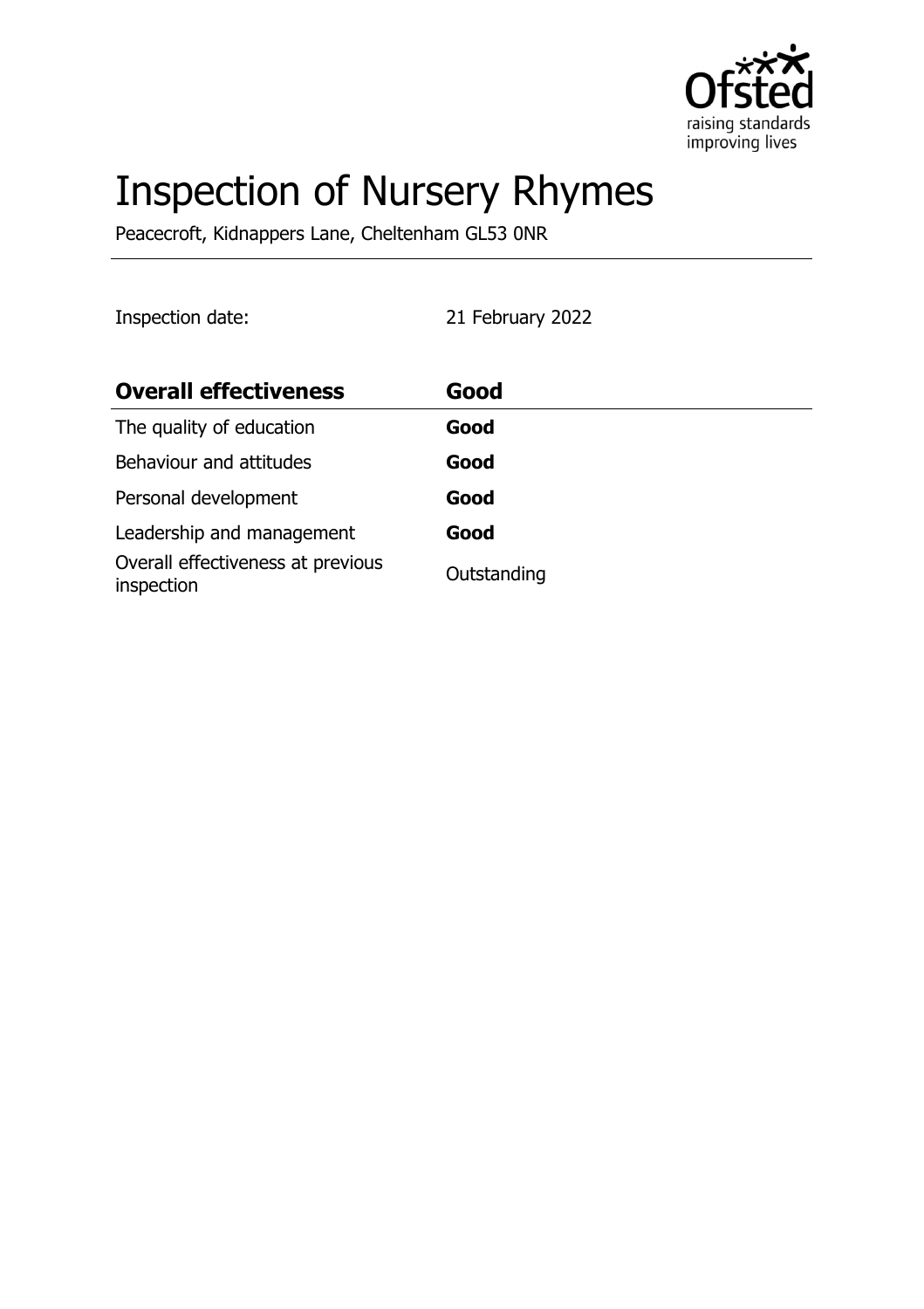

# **What is it like to attend this early years setting?**

## **The provision is good**

Children arrive with beaming smiles to a warm welcome from staff at this rural setting. Babies reach out for staff and snuggle in for cuddles when leaving parents. Relationships are warm, open and caring. Children demonstrate that they feel loved, safe and respected through these reciprocal interactions. This has a positive impact on their behaviour and emotional well-being. Children learn how to be kind to animals and living things. When a child picks up a worm, staff explain that the worm is all curled up in his hand because he is frightened, and say, 'If you stroke him gently, he will uncurl and stretch out'. The child gently strokes the worm, which unfurls in his palm.

Staff plan and provide activities that reflect children's interests. They capture moments of learning and react to children's spontaneous comments. A child remarks that, 'It's been a massive storm outside'. Staff create a representation of a storm in a large crate. They fill it with water and cover it in foam to represent the stormy skies. Children are given pipettes which they squeeze into the foam. As paint trickles through the 'cloud' it disperses, colouring the water beneath. They explain that weight of the paint is heavier so it sinks to the bottom and leaves a trail in its wake. Once the water is saturated with blue dye, children add red paint and say, 'Wow, it's a massive volcano'. They splatter the foam, giggling with glee as the volcano 'erupts'. Staff expertly support children, facilitating play and building on what they know.

## **What does the early years setting do well and what does it need to do better?**

- Children with special educational needs and/or disabilities are skilfully supported. They make good progress. The setting takes swift action to provide intervention at the earliest opportunity. Staff understand and support the needs of individual children well. For example, they use board games to develop cooperative play. Staff use these sessions to support children who are uncomfortable in large groups. They recognise how well children learn from their peers.
- Partnership with parents is a strength. Staff provide daily updates about caregiving procedures and children's interests. They explain how learning can be supported at home. This helps to provide continuity in children's learning and assists their progress. The setting continues to develop innovative ways to communicate with parents.
- Children benefit from a language-rich environment that builds on their communication skills. Staff consistently introduce new vocabulary during play. They ensure children understand what it means by providing context. Older children are introduced to letters and sounds. For example, they play alliteration games to build on children's phonological awareness. However, staff do not always pronounce initial sounds accurately.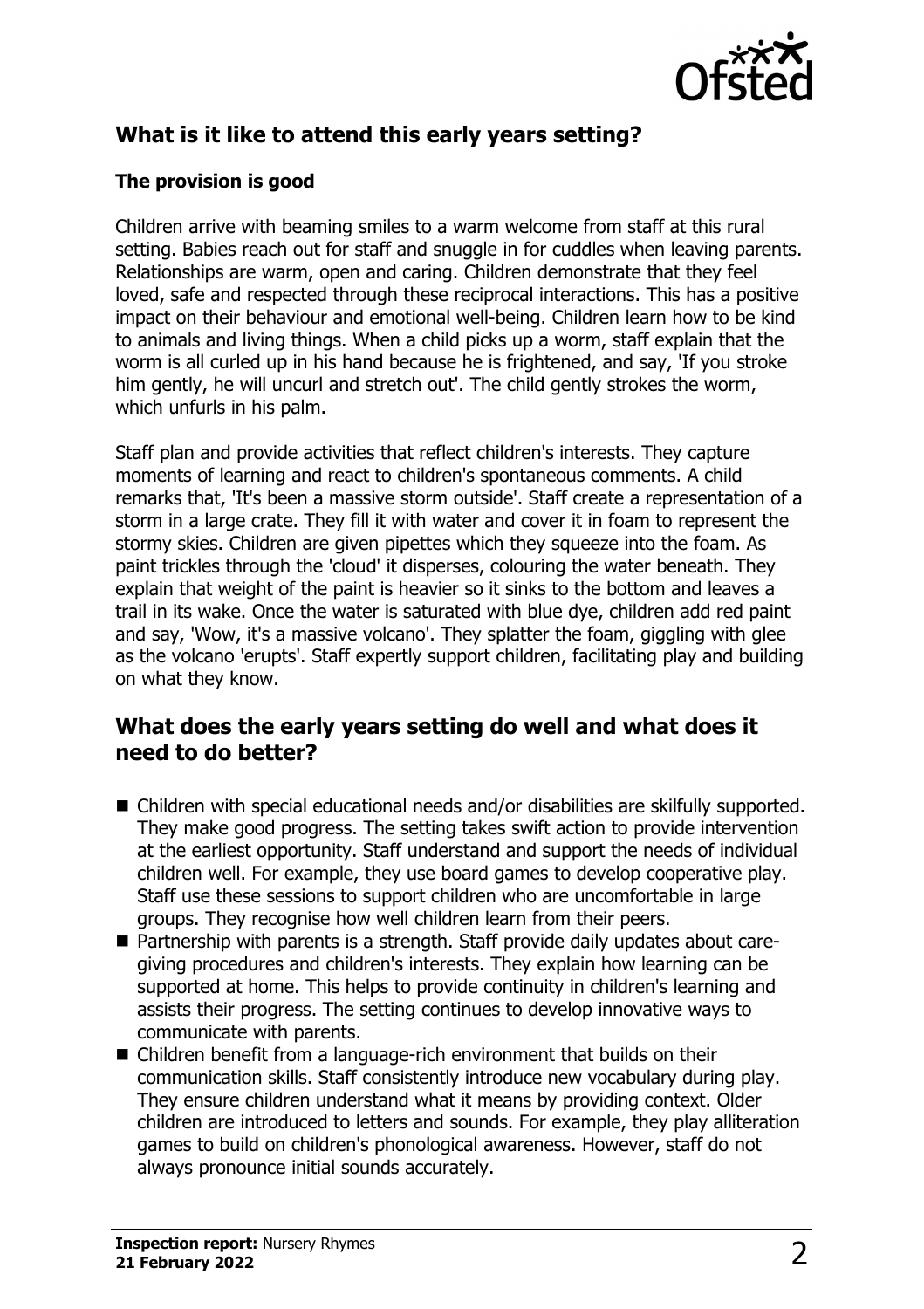

- $\blacksquare$  Children learn how to keep themselves healthy. During mealtimes, they socialise with staff and each other. Children sit quietly at the table, use cutlery and remember to say 'please' and 'thank you'. Babies are encouraged to use fingers and spoons to feed themselves. Children remember to use a tissue to wipe their nose and put it in the bin. Then they wash their hands.
- Children behave well at this setting. Older children demonstrate this by reminding others to 'cross your legs when you sit on the carpet'. Staff identify and praise positive behaviour. Children comment that their favourite thing is 'a smiley face and a big thumbs up'.
- Staff appreciate how valued leaders make them feel. Leaders have put steps in place to ensure staff well-being is supported. Leaders have developed a strong, inclusive curriculum that builds on what children already know and is based on children's interests. The mathematics curriculum is a strength throughout the setting.
- Younger children enjoy stories, repeating and anticipating key phrases. However, on occasions, staff can make decisions that can interrupt play and learning. During story time, staff sometimes remove children to wash their hands. On occasions, children are left to wait needlessly while staff attend to external tasks. Leaders have identified some of these issues and have drawn up an action plan. However, they are yet to implement them.

# **Safeguarding**

The arrangements for safeguarding are effective.

Leaders and staff have a high regard for safeguarding and child protection. Staff have a good knowledge of their safeguarding roles and responsibilities. Safeguarding matters are regularly discussed during staff meetings. Staff are aware of how to identify patterns in behaviour that could be cause for concern. Robust recruitment procedures are followed when appointing new staff. Staff and leaders know how to recognise and manage concerns should they arise. This includes how to refer to external agencies if required.

## **What does the setting need to do to improve?**

#### **To further improve the quality of the early years provision, the provider should:**

- $\blacksquare$  further review the organisation of the toddler room to ensure a well-planned learning environment
- $\blacksquare$  implement existing action plans in a more timely manner to maximise children's learning
- support staff to model the correct pronunciation of letter sounds to children, to further support early reading skills.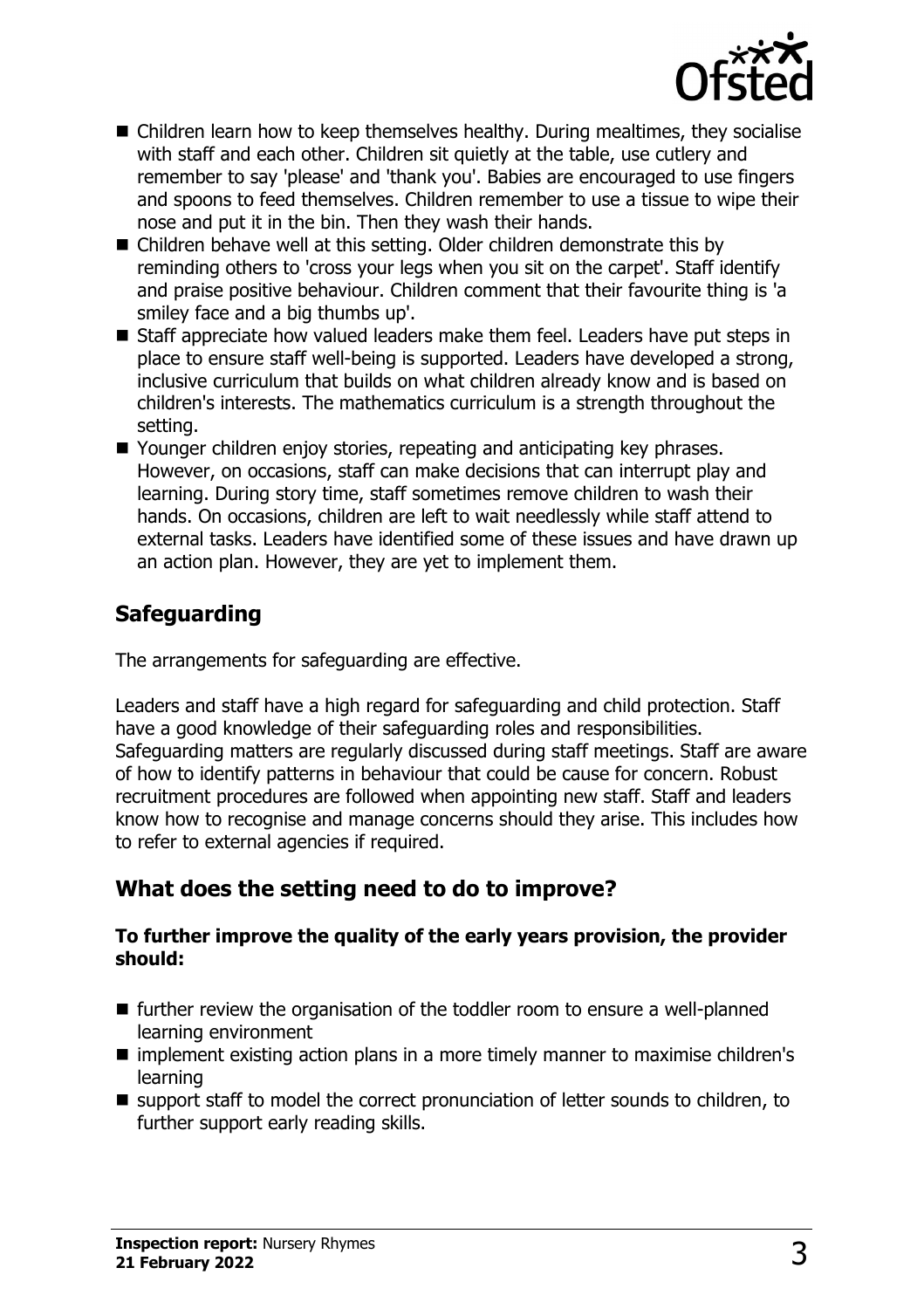

| <b>Setting details</b>                              |                                    |
|-----------------------------------------------------|------------------------------------|
| Unique reference number                             | EY484332                           |
| <b>Local authority</b>                              | Gloucestershire                    |
| <b>Inspection number</b>                            | 10124361                           |
| <b>Type of provision</b>                            | Childcare on non-domestic premises |
| <b>Registers</b>                                    | Early Years Register               |
| Day care type                                       | Full day care                      |
| Age range of children at time of<br>inspection      | $1$ to $4$                         |
| <b>Total number of places</b>                       | 70                                 |
| Number of children on roll                          | 112                                |
| Name of registered person                           | Nursery Rhymes Partnership         |
| <b>Registered person unique</b><br>reference number | RP902798                           |
| <b>Telephone number</b>                             | 01242 260550                       |
| Date of previous inspection                         | 26 July 2016                       |

## **Information about this early years setting**

Nursery Rhymes first registered in 2003 and re-registered in 2014. It is situated in the rural area of Leckhampton near Cheltenham, Gloucestershire. The nursery is open each weekday from 8am to 6pm all year round, apart from one week at Christmas and on bank holidays. A team of 18 staff work with the children. The nursery provides funded early education for two-, three- and four-year-old children. The manager holds a level 4 qualification.

## **Information about this inspection**

#### **Inspector**

Gwyneth Keen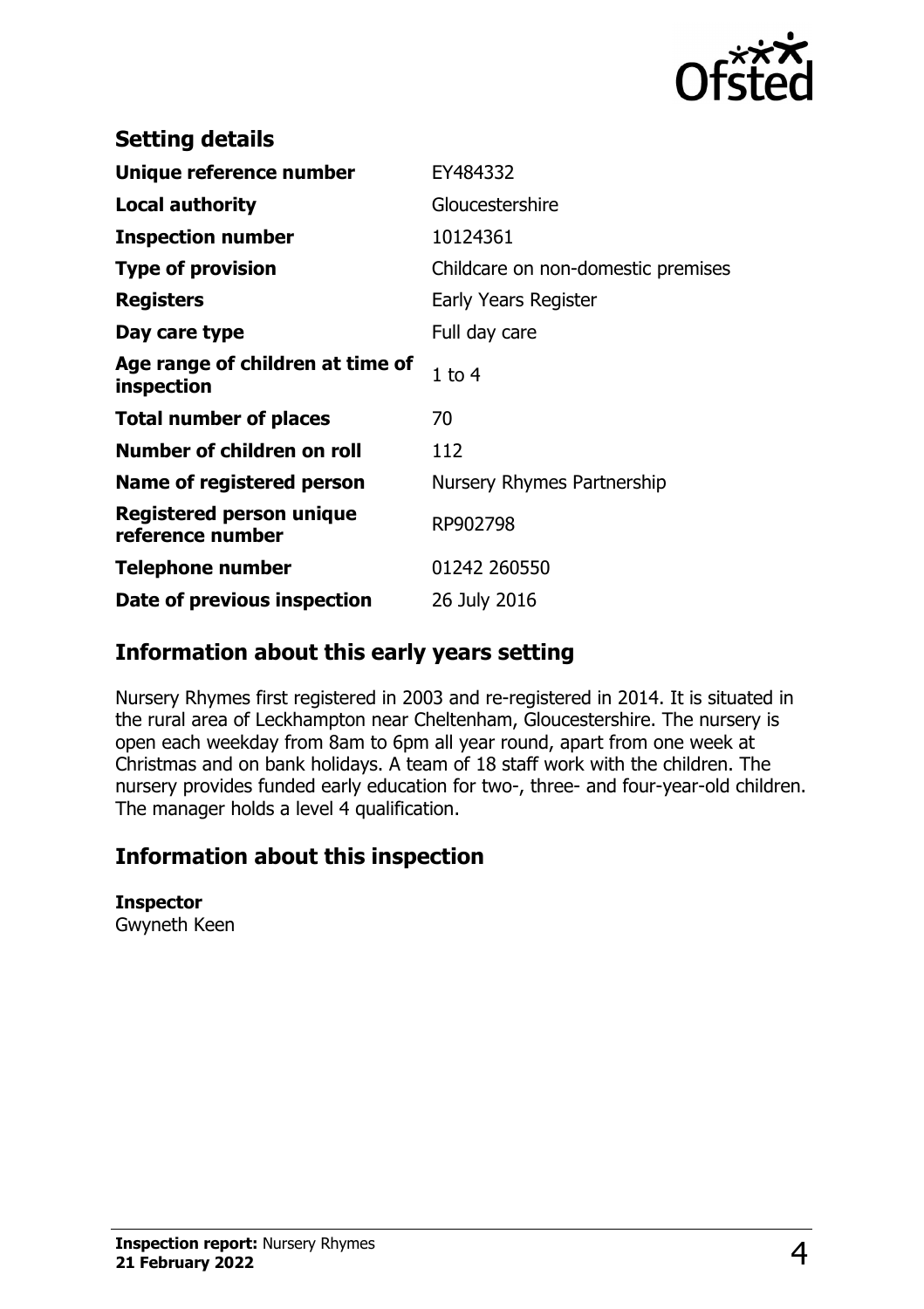

### **Inspection activities**

- $\blacksquare$  This was the first routine inspection the setting has received since the COVID-19 pandemic began. The inspector discussed the impact of the pandemic with leaders and has taken that into account in the evaluation of the setting.
- $\blacksquare$  The inspector spoke to staff at appropriate times during the inspection and also spoke to the children
- $\blacksquare$  The inspector and the manager went on a learning walk. The manager told the inspector what they want children to learn and how they would do this.
- $\blacksquare$  The manager and the inspector carried out a joint inspection. They observed how well staff teach children and what they want them to learn.
- $\blacksquare$  The inspector spoke to parents and took into account their views on how well the setting cares for their children.

We carried out this inspection under sections 49 and 50 of the Childcare Act 2006 on the quality and standards of provision that is registered on the Early Years Register. The registered person must ensure that this provision complies with the statutory framework for children's learning, development and care, known as the early years foundation stage.

If you are not happy with the inspection or the report, you can [complain to Ofsted](http://www.gov.uk/complain-ofsted-report).